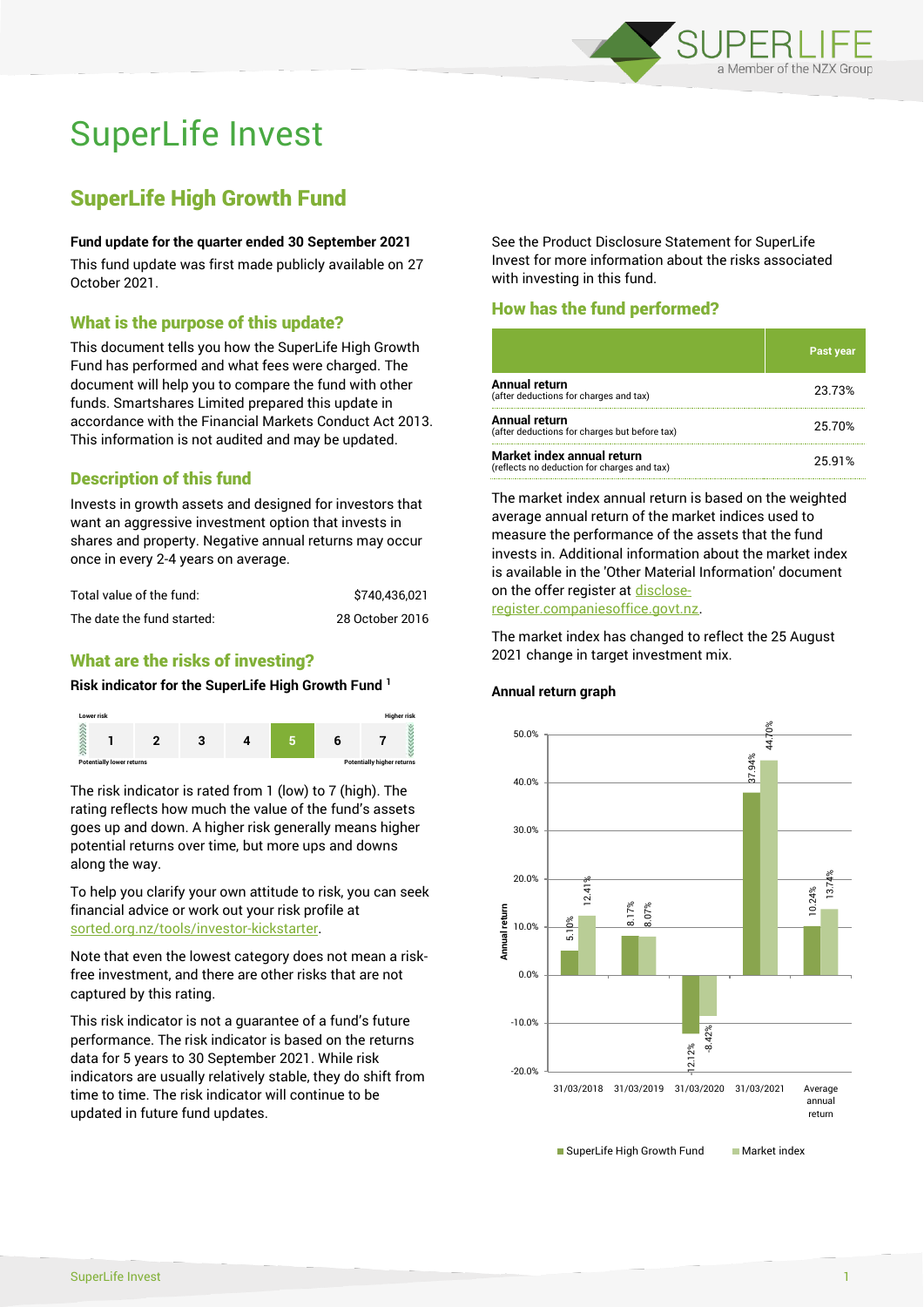

This shows the return after fund charges and tax for each year ending 31 March since the fund started. The last bar shows the average annual return since the fund started, up to 30 September 2021.

**Important:** This does not tell you how the fund will perform in the future.

Returns in this update are after tax at the highest prescribed investor rate (PIR) of tax for an individual New Zealand resident. Your tax may be lower.

# What fees are investors charged?

Investors in the SuperLife High Growth Fund are charged fund charges. In the year to 31 March 2021 these were:

|                                                       | % per annum of fund's<br>net asset value |  |  |
|-------------------------------------------------------|------------------------------------------|--|--|
| <b>Total fund charges</b>                             | 0.53%                                    |  |  |
| Which are made up of:                                 |                                          |  |  |
| <b>Total management and administration</b><br>charges | 0.53%                                    |  |  |
| Including:                                            |                                          |  |  |
| Manager's basic fee                                   | 0.52%                                    |  |  |
| Other management and<br>administration charges        | 0.01%                                    |  |  |
| Other charges                                         | Dollar amount per investor               |  |  |
| Administration fee                                    | 3<br>\$12 per annum                      |  |  |

Investors may also be charged individual action fees for specific actions or decisions (for example, if an investor has a financial adviser and has agreed to pay a fee to the adviser for providing financial advice). See the Product Disclosure Statement for SuperLife Invest for more information about those fees.

The fees set out above include GST where applicable.

Small differences in fees and charges can have a big impact on your investment over the long term.

# Example of how this applies to an investor

Jess had \$10,000 in the fund at the start of the year and did not make any further contributions. At the end of the year, Jess received a return after fund charges were deducted of \$2,373 (that is 23.73% of her initial \$10,000). Jess paid other charges of \$12. This gives Jess a total return after tax of \$2,361 for the year.

### What does the fund invest in?

#### **Actual investment mix**

This shows the types of assets that the fund invests in.



#### **Target investment mix**

This shows the mix of assets that the fund generally intends to invest in.

| <b>Asset Category</b>        | <b>Target asset mix</b> |
|------------------------------|-------------------------|
| Cash and cash equivalents    | 1.00%                   |
| New Zealand fixed interest   |                         |
| International fixed interest |                         |
| Australasian equities        | 25.00%                  |
| International equities       | 64.00%                  |
| Listed property              | 5.00%                   |
| Unlisted property            |                         |
| Commodities                  |                         |
| Other                        | 5.00%                   |